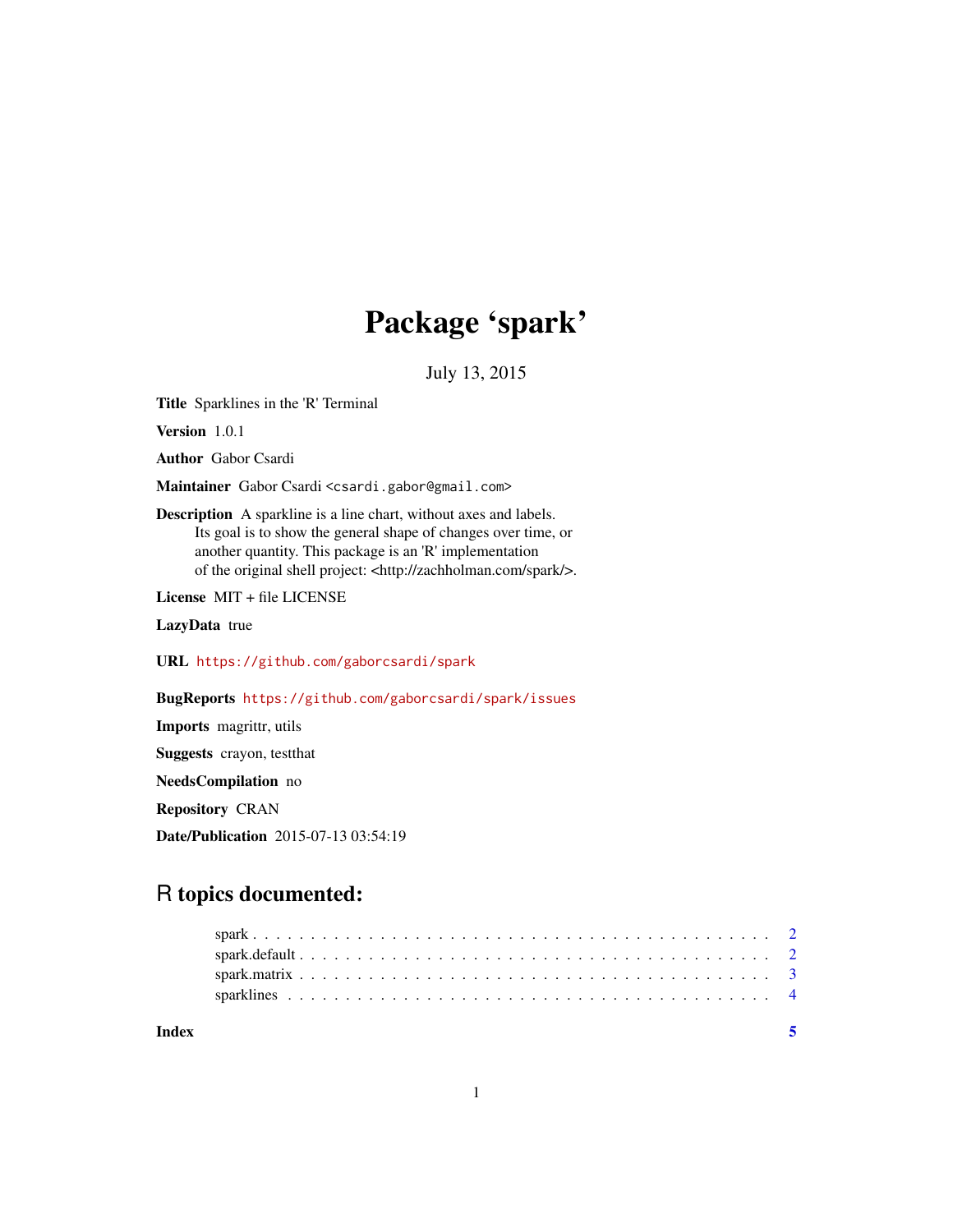<span id="page-1-2"></span><span id="page-1-0"></span>

#### Description

Generic spark line method for matrices or data frames, etc.

#### Usage

```
spark(data, width = c("data", "auto", "screen"), print = TRUE, ...)
```
#### Arguments

| data  | The data to plot.                                                                                                                                                                                                                                                                                   |
|-------|-----------------------------------------------------------------------------------------------------------------------------------------------------------------------------------------------------------------------------------------------------------------------------------------------------|
| width | The width (number of characters) of the output. 'data' means that it will match<br>the length of the data. 'screen' means that it will be scaled to match the width<br>of the screen. 'auto' means 'data' if the length of the data is not longer than the<br>screen width, and 'screen' otherwise. |
| print | Whether to show the result on the screen. (If FALSE, it will be only returned.)                                                                                                                                                                                                                     |
| .     | Additional arguments to the various methods.                                                                                                                                                                                                                                                        |
|       |                                                                                                                                                                                                                                                                                                     |

#### Value

Characacter vector containing the spark line(s).

#### See Also

Other spark: [spark.default](#page-1-1); [spark.matrix](#page-2-1)

<span id="page-1-1"></span>spark.default *Spark line of a numeric vector on the terminal*

#### Description

For marking the minumum/maximum, the crayon package is needed.

#### Usage

```
## Default S3 method:
spark(data, width = c("data", "auto", "screen"),
 print = TRUE, min = NULL, max = NULL, ...)
```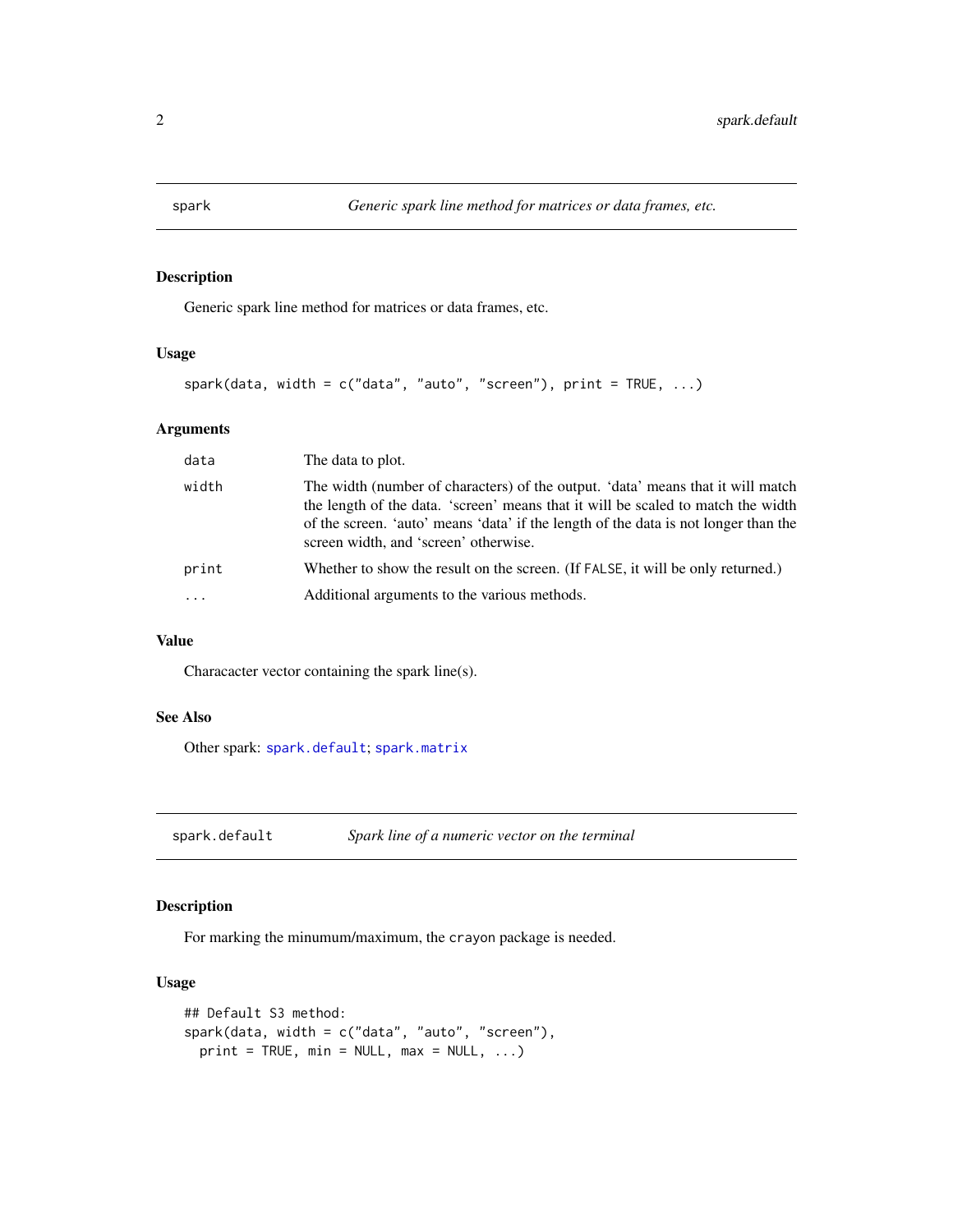#### <span id="page-2-0"></span>spark.matrix 3

#### Arguments

| data  | The data to visualize. It can be a numeric vector, or anything that can be cut<br>into intervals with cut. Infinite values in numeric data are ignored, and a black<br>character is plotted instead of them.                                                                                        |
|-------|-----------------------------------------------------------------------------------------------------------------------------------------------------------------------------------------------------------------------------------------------------------------------------------------------------|
| width | The width (number of characters) of the output. 'data' means that it will match<br>the length of the data. 'screen' means that it will be scaled to match the width<br>of the screen. 'auto' means 'data' if the length of the data is not longer than the<br>screen width, and 'screen' otherwise. |
| print | Whether to show the result on the screen. (If FALSE, it will be only returned.)                                                                                                                                                                                                                     |
| min   | If not NULL, then a crayon style to mark the minimum value.                                                                                                                                                                                                                                         |
| max   | If not NULL, then a crayon style to mark the maximum value.                                                                                                                                                                                                                                         |
| .     | Not used, it is an error if given.                                                                                                                                                                                                                                                                  |

#### Value

Character scalar containing the spark line.

#### See Also

Other spark: [spark.matrix](#page-2-1); [spark](#page-1-2)

#### Examples

## Annual number of Lynx trappings spark(lynx, width = "auto")

## Luteinizing Hormone in Blood Samples, ## in blue, if the terminal supports it cat(crayon::blue(spark(lh, print = FALSE)), "\n")

<span id="page-2-1"></span>spark.matrix *Spark lines for rows of a matrix.*

#### Description

Spark lines for rows of a matrix.

#### Usage

```
## S3 method for class 'matrix'
spark(data, width = c("data", "auto", "screen"),
 print = TRUE, common_scale = TRUE, ...)
```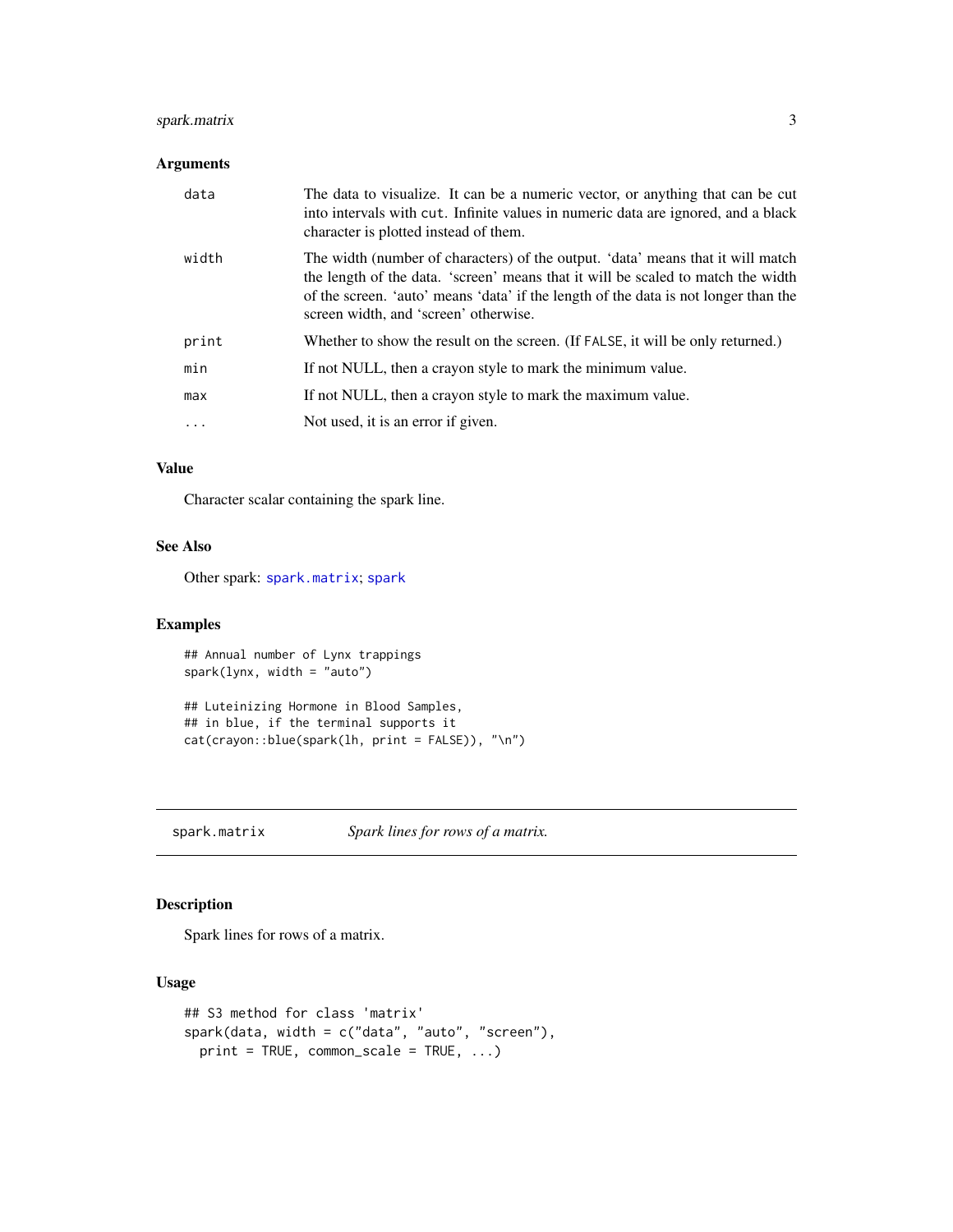#### <span id="page-3-0"></span>Arguments

| data         | The matrix to plot.                                                                                                                                                                                                                                                                                 |
|--------------|-----------------------------------------------------------------------------------------------------------------------------------------------------------------------------------------------------------------------------------------------------------------------------------------------------|
| width        | The width (number of characters) of the output. 'data' means that it will match<br>the length of the data. 'screen' means that it will be scaled to match the width<br>of the screen. 'auto' means 'data' if the length of the data is not longer than the<br>screen width, and 'screen' otherwise. |
| print        | Whether to show the result on the screen. (If FALSE, it will be only returned.)                                                                                                                                                                                                                     |
| common_scale | Whether to plot all rows on a common scale. If FALSE, then all rows will have<br>their own scales.                                                                                                                                                                                                  |
|              | Passed to spark default. E.g. it can be used to mark the minimum and/or<br>maximum values.                                                                                                                                                                                                          |

#### Value

Character scalar containing the spark line.

#### See Also

Other spark: [spark.default](#page-1-1); [spark](#page-1-2)

#### Examples

spark(volcano)

spark(t(EuStockMarkets), width="auto", common\_scale = FALSE)

sparklines *Sparklines in the R terminal*

#### Description

Sparklines in the R terminal